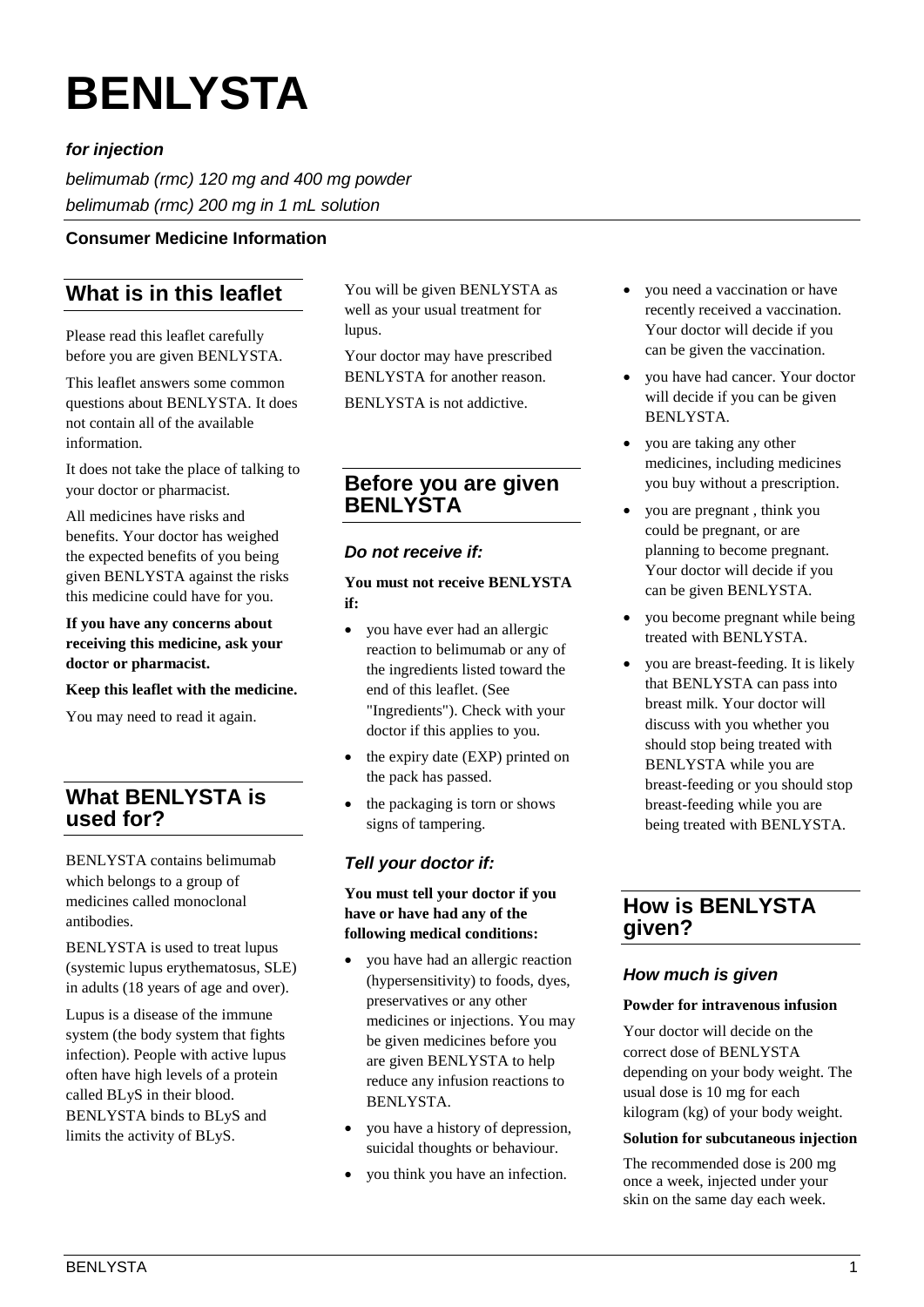## *How it is given*

#### **Powder for intravenous infusion**

A nurse or doctor will give you BENLYSTA into a vein (intravenously) as a drip (infusion). It usually takes 1 hour to give the drip.

You are usually given BENLYSTA on the first day of treatment then again 14 and 28 days later. After this, BENLYSTA is usually given once every 4 weeks.

#### **Solution for subcutaneous injection**

BENLYSTA comes in a pre-filled syringe or pre-filled pen. Your doctor or nurse will show you or your caregiver how to inject BENLYSTA. Your doctor or nurse may then decide that you or your caregiver may inject BENLYSTA. In this case you or your caregiver will get training on how to inject BENLYSTA and what the signs and symptoms of allergic reactions are see 'What are the side effects?'

You or your caregiver should inject BENLYSTA under your skin in your stomach area (abdomen) or upper leg (thigh). You or your caregiver can inject the same area of your body each week, but don't inject in exactly the same place every time. You should not inject BENLYSTA into areas where the skin is tender, bruised, red, or hard.

BENLYSTA subcutaneous injection must not be injected into a vein (intravenously).

## *If you forget to take your BENLYSTA subcutaneous injection*

If you miss a dose, inject the next dose as soon as possible. After that, you can go back to having your injection on the usual day or start a new weekly schedule from the day that the missed dose was injected. Do not inject two doses on the same day. If you are unsure, consult your doctor or nurse.

## *Medication given before an infusion*

If you have had an allergic reaction to other medicines or injections, your doctor may decide to give you medicines which help to reduce any infusion reactions before you are given BENLYSTA. These may include a type of medicine called an anti-histamine and a medicine to prevent a high temperature. You will be checked closely and if you do have any reactions these will be treated.

## *Stopping treatment with BENLYSTA*

Your doctor will decide if you need to stop being given BENLYSTA.

## *Use in children and adolescents*

BENLYSTA is not recommended for use in children and adolescents under 18 years.

# **What do I do if I take too much? (Overdose)**

## *If you use more BENLYSTA than you should:*

**If this happens, contact your doctor or nurse immediately who will monitor you for any signs or symptoms of side effects, and treat these symptoms if necessary. If possible show them the pack, or this leaflet.**

**Immediately telephone your doctor or Poisons Information Centre (In Australia call 131126. In New Zealand call 0800 POISON or 0800 764 766) for advice, if you think you or anyone else may have received too much BENLYSTA, even if there are no signs of discomfort or poisoning.** 

**If you are not sure what to do, contact your doctor or pharmacist.**

# **While you are using BENLYSTA**

## *Things you must not do*

Do not give this medicine to anyone else, even if their symptoms seem similar to yours.

Do not use BENLYSTA to treat any other complaints unless your doctor says to.

## *Things you must do*

**Tell your doctor immediately if you have memory loss, trouble thinking, difficulty with talking or walking, loss of vision, or similar problems that have lasted over several days.**

**If you had these symptoms prior to treatment with BENLYSTA tell your doctor immediately about any changes in these symptoms.**

These could be symptoms of Progressive multifocal leukoencephalopathy (PML).

PML is a serious and life threatening brain condition. Your chance of getting PML may be higher if you are treated with medicines that weaken your immune system, including BENLYSTA.

Women of child-bearing potential must use an effective method of contraception while being treated with BENLYSTA and for at least 4 months after the last dose.

Tell your doctor or go to a hospital straight away if you feel low in mood, have thoughts of harming yourself or committing suicide. You may find it helpful to tell a relative or close friend and ask them to read this leaflet. You should also ask them to tell you if they are worried about changes in your mood or behaviour. If you experience new or worsening symptoms at any time, contact your doctor or go to a hospital straight away.

Tell your doctor if you get an infection while you are being treated with BENLYSTA. Your doctor will want to check that your infection is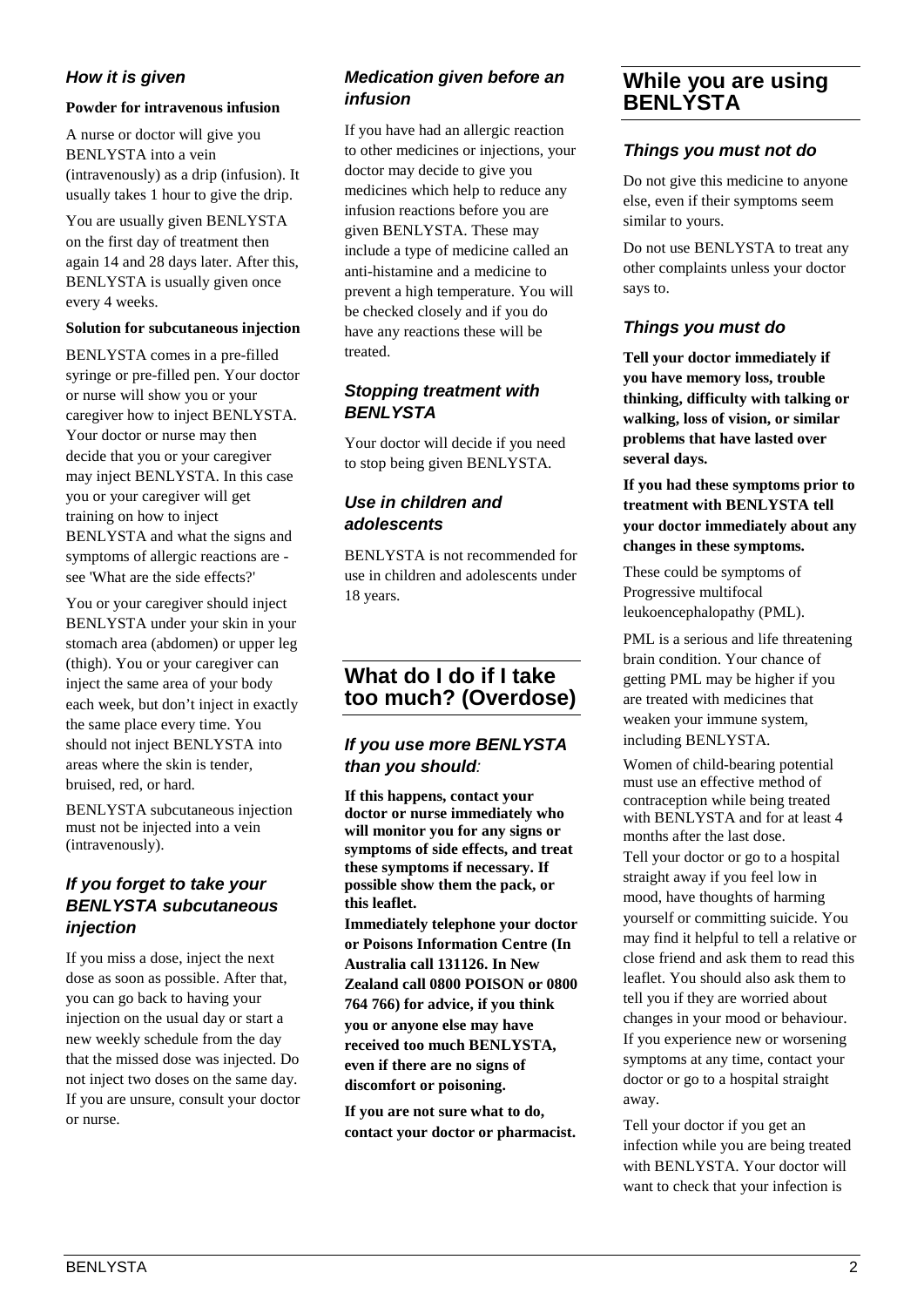being properly treated. Symptoms of an infection can include, fever, chills, headache, sore throat, cough, diarrhoea, stinging or burning on passing urine, aching muscles and pain, redness, swelling or discharge at the site of the wound.

Tell your doctor if you have any mental health problems. Symptoms of mental health problems can include, new or worse depression, new or worse anxiety, thoughts of hurting yourself or others, acting on dangerous impulses or other unusual changes in your behaviour or mood.

## *Things to be careful of*

Be careful driving or operating machinery until you know how BENLYSTA affects you.

# **What are the side effects?**

**Check with your doctor as soon as possible if you think you are experiencing any side effects or allergic reactions due to use of BENLYSTA, even if the problem is not listed below.**

Like other medicines, BENLYSTA can cause some side effects. If they occur, they are most likely to be minor and temporary. However, some may be serious and need medical attention.

Some of these serious side effects may cause death, including serious infection, risk of cancer and mental effects such as depression, but it is not known if BENLYSTA causes these side effects. You should discuss risks of serious side effects with your doctor before commencing treatment with BENLYSTA.

#### **An allergy or reactions to the infusion or injection can occur.**

Medicines of this type (monoclonal antibodies) can cause allergic (hypersensitivity) reactions, which can affect between 1 in 10 and 1 in 100 people, and can occasionally be severe. These reactions usually occur within 1 to 2 hours after starting the infusion. They are more likely to happen during the first treatment.

Allergic reactions can also occur later with BENLYSTA generally 5- 10 days after a dose of medication (but can occur before or after that time) and include a combination of symptoms such as rash, nausea, fatigue, muscle aches, headache, and/or facial swelling. If you experience these symptoms, particularly if you experience a combination of such symptoms tell your doctor or nurse.

#### **Depression and suicide**

There have been reports of depression, suicidal thoughts and suicide attempts during treatment with BENLYSTA. Depression can affect up to 1 in 10 users, suicidal thoughts and suicide attempts can affect up to 1 in 100 users. If you experience any new or worsening symptoms such as low mood, suicidal thoughts or behaviour, contact your doctor or go to a hospital straight away.

#### **Infections**

BENLYSTA can cause infection which can be of different types including chest infection, kidney infection, infection of nose and throat, bowel infection etc. These can affect more than 1 in 10 users, which can be severe and can uncommonly cause death.

#### **Tell your doctor or a nurse immediately if you get symptoms of an infection, for example:**

- Fever
- Cough
- Breathing problems
- Diarrhoea
- Vomiting
- Burning sensation while passing urine

**Tell your doctor or a nurse immediately if you get any of the symptoms below:** 

These side effects can affect more than 1 in 10 patients

- Nausea
- Diarrhoea
- **Infections**

These side effects can affect between 1 in 10 and 1 in 100 patients

- high temperature or fever (pyrexia)
- rash, redness, itching or swelling of the skin where you have injected BENLYSTA solution for subcutaneous injection
- low white blood cell count
- nose, throat, chest, bladder or stomach infections
- pain in hands or feet
- depression

These side effects can affect between 1 in 100 and 1 in 1000 patients

- severe allergic reactions, sometimes with swelling of face or mouth causing difficulty in breathing (anaphylactic reactions)
- swelling of the face, lips and tongue (angioedema)
- suicidal thoughts
- suicidal behaviour
- rash, possibly with itchy raised bumps or hives (urticaria)

Other symptoms of infusion or injection related reactions and allergic (hypersensitivity) reactions include:

- low blood pressure (can cause light-headedness when you stand up) (hypotension)
- slow heart beat (bradycardia)
- difficulty breathing, shortness of breath (dyspnoea)

## **Tell your doctor or a nurse immediately if you get any of these symptoms.**

If you notice any side effects not listed in this leaflet, please tell your doctor.

This is not a complete list of all possible side effects. Others may